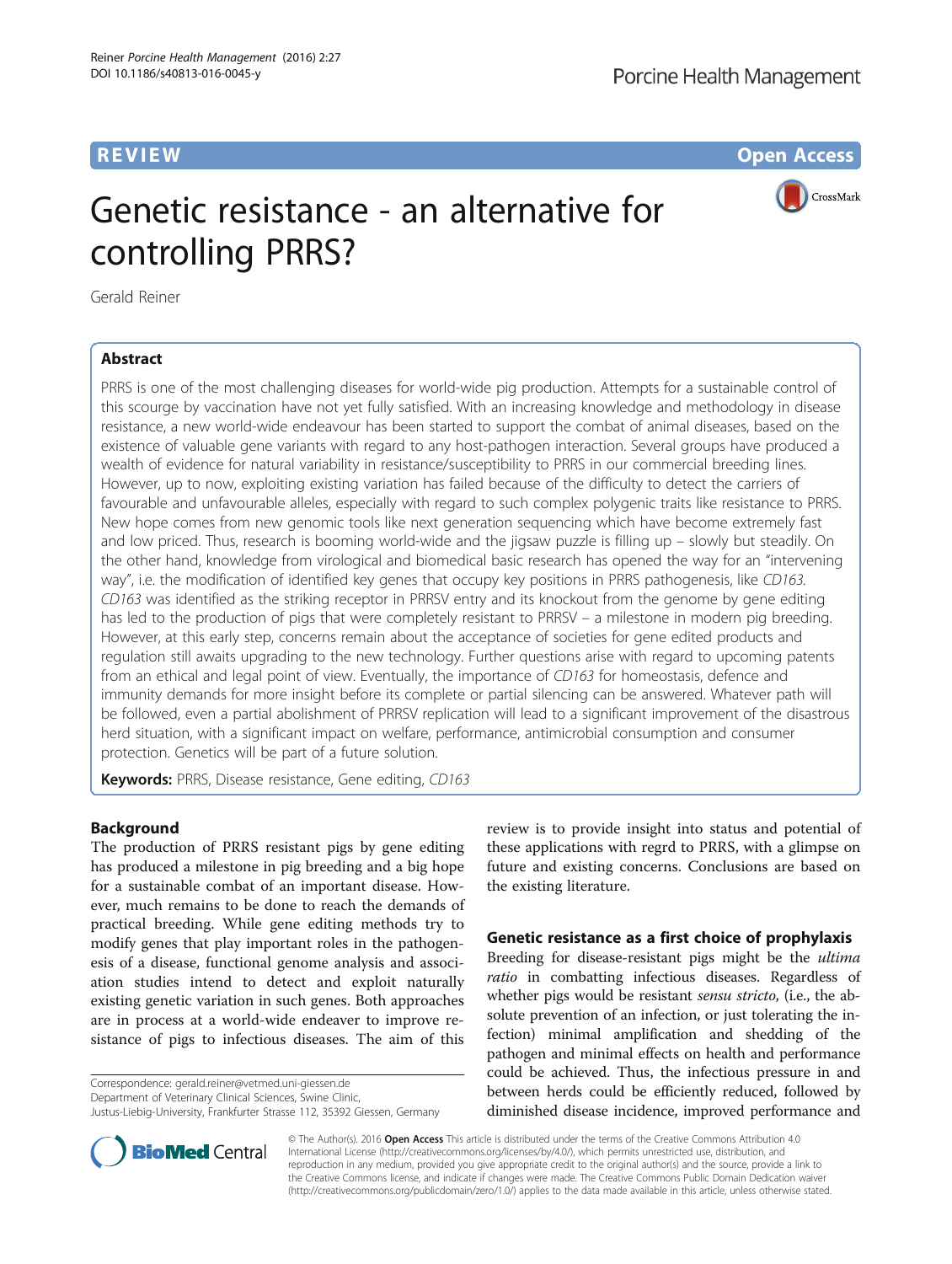product quality, reduced antibiotic treatment, improved consumer protection and increased animal welfare [\[90](#page-9-0)].

#### Genetic resistance in practical breeding

Disease-resistant breeds, populations or animals are of considerable importance to livestock. Prime examples are resistance to coccidiosis and Marek's disease in fowl (e.g. [\[20\]](#page-7-0)), to trypanosomiasis [\[77\]](#page-8-0) and ticks [\[81\]](#page-8-0) in cattle at tropical sites, to mastitis in dairy cattle (e.g. [\[41](#page-7-0)]), and to gastro-intestinal nematodes in sheep [\[109](#page-9-0)]. In pigs, however, examples of genetic resistance in commercial breeding programmes are sparse. Two examples are resistance to fimbriated F18 [\[121](#page-9-0)] and F4 [[49](#page-8-0)] Escherichia coli. They represent rare cases of single-gene controlled genetic resistance. F18 fimbriated E.coli cause post-weaning diarrhoea and oedema disease [\[73](#page-8-0)] and resistance is realised by a receptor variant that does not bind any type of E.coli F18 fimbriae. Similarly, the right F4 receptor variant gives resistance to neonatal diarrhoea caused by most of F4-fimbriated E.coli. Other examples include the breeding for improved immune responsiveness, i.e. a higher general reactivity in humoral and cellular immunity in pigs (e.g. [\[129\]](#page-10-0)). In spite of the currently limited commercial applications in swine, a wide range of genetic variation has been observed in genetic resistance to different bacterial, viral and parasitic diseases. A comprehensive search for disease resistance might identify differences in susceptibility/resistance in any hostspecies with regard to any relevant pathogen [\[90\]](#page-9-0). However, most of this genetic variation cannot be used in practical breeding, because of the difficulty in recognising favourable and unfavourable gene variants within the breeders. Their identification is impeded by highly variable and influential farm-specific environmental effects (e.g., pathogen load, immunity, housing, feeding and management conditions), the polygenic inheritance mode of most resistance traits, the limited availability of animal models and limited detailed knowledge of pathogenesis for most porcine diseases.

#### Improving genetic disease resistance

While classical breeding is, thus generally inappropriate for efficient improvement of genetic resistance, evolved knowledge of the porcine genome combined with new tools and technologies – developed in the context of genome projects – have created new opportunities to dissect the genetic control of complex traits, including host responses to infection [[4\]](#page-7-0). Alternatively to classical breeding, responsible gene variants can be identified via experiments in selected populations that vary significantly in resistance/susceptibility, under standardised environmental conditions, including time point of challenge and quantity of the pathogen. Once the responsible gene variants are identified, causal variants in

experimental populations need to be validated in commercial farms to confirm segregation and association, prior to application in selection. Then, breeders can be selected via marker-assisted and genomic selection [\[74](#page-8-0)]. Provided there is societal consent, desirable gene variants can even be introduced into breeding populations via genetic engineering (e.g., [[84\]](#page-8-0)). In addition, understanding the molecular basis of genetic resistance will help improving the knowledge of the underlying mechanisms of disease and disease resistance, thus promoting new and enhanced developments in diagnostics, therapy and prophylaxis.

### Examples on the way

We have seen there are limited examples of applicable gene variants already in the field to improve genetic resistance in swine [\[49,](#page-8-0) [121](#page-9-0)]. However, the search for significant and applicable gene variants has developed into an ever-expanding and successful branch of clinical research, including viral (Pseudorabiesvirus [[88](#page-9-0)]; Influenza A (e.g. [[143](#page-10-0)]); bacterial (Haemophilus parasuis [\[131\]](#page-10-0); Actinobacillus pleuropneumoniae [\[93](#page-9-0), [94](#page-9-0)]; Mycoplasma hyopneumo-niae (e.g., [[108\]](#page-9-0)); Streptococcus suis [\[136\]](#page-10-0)) and parasitic diseases (Sarcocystis [\[89\]](#page-9-0); Ascaris suum [\[100, 101\]](#page-9-0)). More than 2,500 quantitative trait loci (QTL) have been published for health parameters in the pig, among them 400 for resistance/susceptibility against a broad range of pathogens [\(http://www.animalgenome.org/QTLdb/;](http://www.animalgenome.org/QTLdb/) current status: October 2016). QTL are gene loci which participate in the control of quantitative distributed traits such as milk yield, growth performance and disease resistance. The most remarkable results have been seen in resistance to PRRSV.

# Porcine Reproductive and Respiratory Syndrome (PRRS)

PRRS is one of the most devastating diseases in swine, worldwide (for overview see [\[147](#page-10-0)]). The disease causes respiratory and reproduction failures. Losses for the US pig industry were estimated at over \$ 650 million annually, excluding costs for diagnosis, vaccination, treatment and biosecurity [[44](#page-7-0)]. PRRSV is a single stranded RNA virus from the Arteriviridae family and it can be found in two genotypes (US [type 2] and EU [type 1]). Each genotype comprises of thousands of genetic and antigenic heterogenic strains [[147\]](#page-10-0). PRRSV replicates in cells of the monocyte/macrophage lineage, especially in activated macrophages. Its high variability and its ability for immune evasion make it extremely difficult to design sustainable vaccines, especially under heterologous situations (Wilkinson et al. [[130](#page-10-0)]). Thus, other solutions are searched for to combat the disease, among them the use of genetic resistant pigs.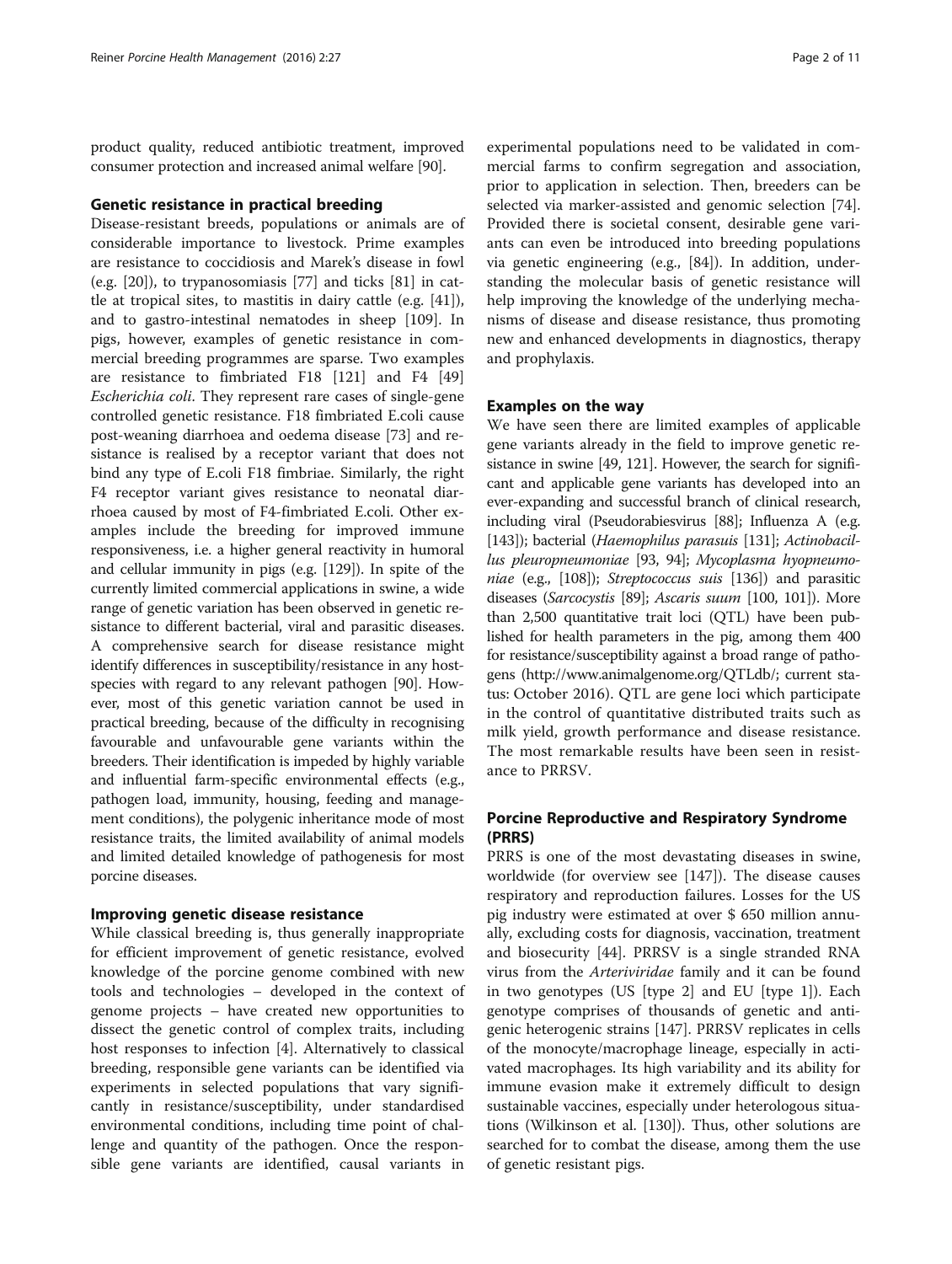# Natural genetic disease resistance against PRRS in swine breeds and populations

Halbur et al. [\[38\]](#page-7-0) provided initial indications of genetic differences in susceptibility/resistance of pigs against PRRS. Duroc pigs showed lower performance combined with an increased severity of lung lesions and antibody titres after infection with PRRSV than Meishan pigs. Clinical abortion rates were found to be associated with IFNγ and influenced by sows' genetics [[67\]](#page-8-0). A genetic background for differences in performance, severity of lesions, viral titres, infected macrophages and immunological parameters has also been described by Petry et al. [[85\]](#page-8-0), Vincent et al. [\[119, 120\]](#page-9-0), Doeschl-Wilson et al. [[26](#page-7-0)] and Reiner et al. [[91](#page-9-0)], although differences were often small and partially inconsistent over time. Lean lines (Duroc and Hampshire) have been found to be more susceptible than lines selected for higher reproductivity. Ait-Ali et al. [\[1](#page-6-0)] reported on favourable macrophages in Landrace pigs and assumed the density and distribution of CD169 and IL-8 levels to be critical factors. High levels of IL-8 and low levels of IFNγ were also associated with PRRSV resistance by Petry et al. [\[86\]](#page-9-0).

# PRRS resistance: tracking down the molecular basis by genome-wide genetic association and differential expression studies

These results provided enough evidence for a genetic background of PRRS resistance and remarkable differences in susceptibility between breeds or at least populations. For the next step, pigs differing at most in susceptibility/resistance were used in experiments to take a detailed look at their genetic peculiarities. Three major setups were applied initially: QTL analysis [\[39](#page-7-0)] and genome-wide association study (GWAS) were used to identify chromosomal areas and eventually single nucleotide polymorphisms (SNPs) associated with PRRS phenotypes (e.g., degree of viremia, lung lesions and performance after PRRSV infection [[13](#page-7-0)–[15](#page-7-0)], antibody response [\[105](#page-9-0)]) and differential expression experiments to detect genes via differences in their expression levels in susceptible and resistant pigs [[103](#page-9-0), [104\]](#page-9-0). The most significant results have been achieved by Joan Lunney (USDA), Bob Rowland (Kansas State University) and colleagues, particularly in the context of the PRRS Host Genetics Consortium (PHGC, for a review, see [\[69\]](#page-8-0)).

Based on up to 60,000 SNP markers together with new statistical tools, more than 30 QTL for resistance against PRRS have been mapped to 11 chromosomes <http://www.animalgenome.org/QTLdb/> [[13, 15\]](#page-7-0). As part of the PRRS Host Genetics Consortium, a genome-wide association study based on 190 pigs from a commercial breeding line and the Illumina PorcineSNP60 BeadChip detected associations with viral load and body weight after PRRSV infection. A major QTL region was mapped

to chromosome 4 (SSC4), explaining 16 % of genetic variance for virus load with a frequency for the favourable allele of 0.16 and a heritability of 0.30 [\[13](#page-7-0)].

One of the most limiting factors in association studies has been the density of gene markers. Next generation sequencing is a recent technological breakthrough that is speeding up the genetics and genomics of a broad range of traits, conferring new opportunities for highthroughput low cost genotyping. Costs for sequencing have dropped by 1:100,000 during the last 15 years. Marker density can be increased by  $10^4$  to  $10^5$  as compared to conventional SNP-chips which has led to the concept of genotyping by sequencing (for overview see [[51\]](#page-8-0)). Such technics may help to raise our understanding of host-PRRSV interaction to a higher end much more complex level, including the complete genomic information of both the host and the virus. Next generation sequencing will have a high impact on the understanding of the virus' adaption to replication in the host [\[18,](#page-7-0) [68\]](#page-8-0).

#### GBP5 is an important candidate gene for PRRS resistance

The highest linkage disequilibrium was found for SNP WUR10000125. The interferon-induced guanylate-binding protein 5 gene (GBP5) was identified as the most likely candidate in a total of eight consecutive and independent trials [\[13](#page-7-0)–[15](#page-7-0)]. This gene was differentially expressed and validated in different pig populations [\[53\]](#page-8-0) and an intronic SNP (rs340943904) (close to WUR10000125, but not on the 60 k SNP chip) was found to be responsible for introducing a splicing site that truncated the C-terminal 88 amino acids in the recessive A-allele. GBP5 is involved in immune response to bacterial and viral infection in different species, namely in the inflammatory response and the assembly of the inflammasome in mammals [\[107\]](#page-9-0), which strongly depends on the C-terminal 67 amino acids which are highly conserved between species [[12](#page-7-0)]. Although the exact role of GBP5 in PRRSV defence remains to be identified, this SNP is the putative quantitative trait nucleotide (QTN) (i.e., the SNP most likely to be responsible for the QTL on SSC4). In addition, Boddicker et al. [[14](#page-7-0)] only found small effects for resistance to PRRS on SSC1, 5, 7 and X. Further research is needed to show the generality of these findings in other global pig breeds.

A second approach to detect underlying molecular differences in PRRS susceptibility/resistance was performed via microarray-based gene expression analysis, in vivo [[2,](#page-6-0) [6](#page-7-0), [9](#page-7-0), [11, 36, 42](#page-7-0), [46](#page-8-0), [75,](#page-8-0) [103, 104,](#page-9-0) [137](#page-10-0)–[141](#page-10-0), [146](#page-10-0)] or in vitro [[98, 99](#page-9-0)]. Several immune response pathways were upregulated after infection and several hundreds of differentially expressed genes were detected, but this did not lead to a simple identification of directly responsible genes. One major concern with differential expression (DE) studies is that many differentially expressed genes (A) do not necessarily need to carry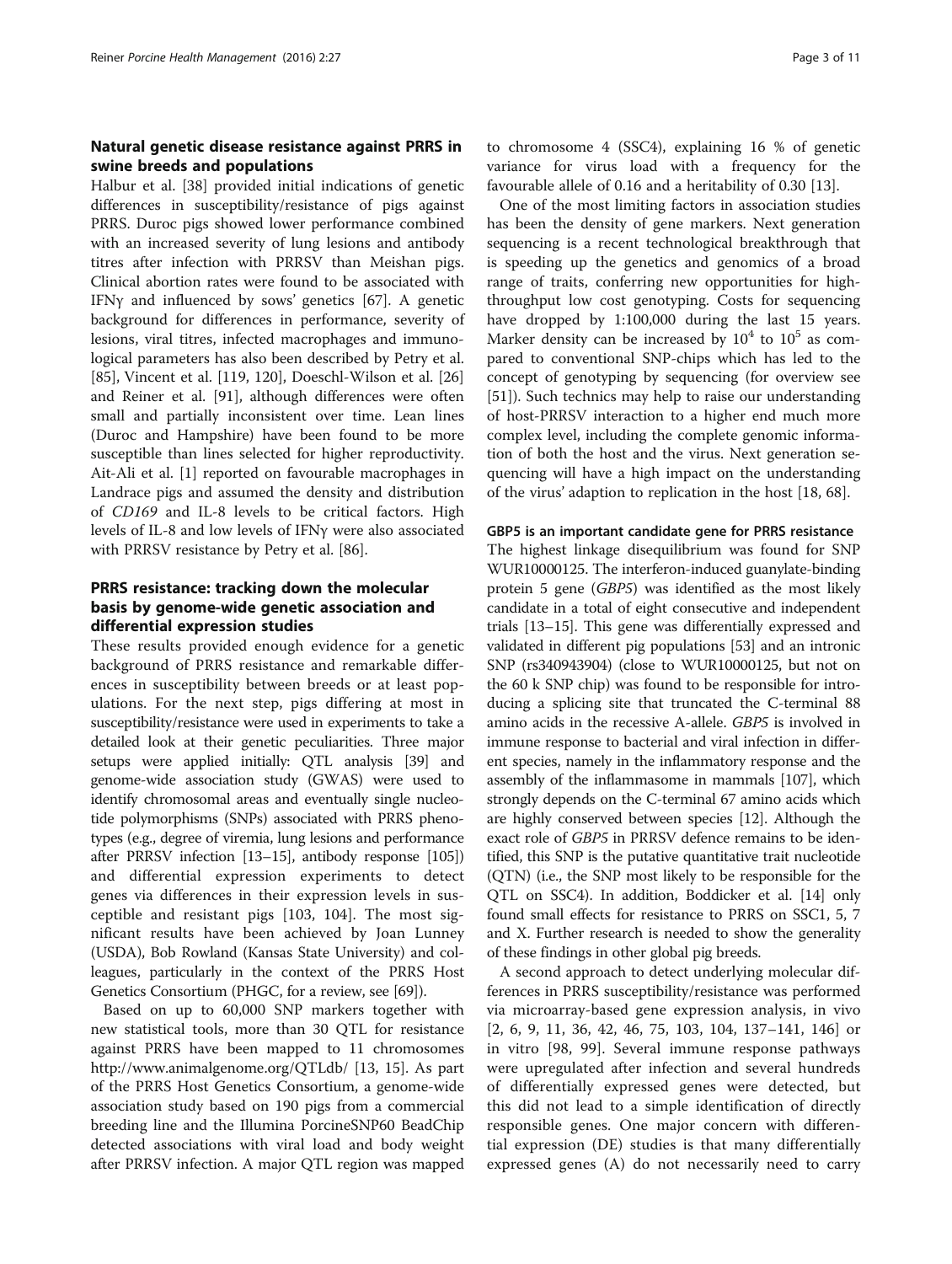the responsible mutation. Instead, their differential expression is achieved via the products of other genes (B) that regulate gene expression by binding to the promoter, the 5′ and 3′ untranslated region or to other regulatory elements of the A genes. These B genes, however, do not necessarily need to be differentially expressed, provided the relevant mutation leads to an amino acid exchange, resulting in altered efficiency of the gene products of genes B at the promoters of genes A. Thus, they may not be detected in DE studies. Thus, the strength of DE studies lies mainly in the detection of the gene networks and pathways involved and in integrating the analysis of genetic and DE data.

# The role of genetic variation in type I interferon genes

Type I interferons are a heterogeneous group of cytokines, important in antiviral response. Genetic variation has been linked to susceptibility to viral diseases, and PRRSV has been found to suppress type I IFN production as a major strategy for evading the immune system [\[60, 80](#page-8-0), [82](#page-8-0)]. Sang et al. [[97\]](#page-9-0) discovered more than 100 polymorphisms in 39 functional genes from the type I interferon family. More than 20 polymorphic mutants have been linked with differing anti-PRRSV activities in vitro [\[97\]](#page-9-0).

# Genetic variation in autochtonous breeds may contribute genetic resistance against PRRS

Rare breeds, often autochthonous to some regions or countries and poorly adapted to modern pig production, are a valuable source of rare gene variants with sometimes unexpected effects. Rare or even lost SNPs might be (re-)introduced via gene editing methods or by genetic introgression. However, this requires knowledge of these effects and, therefore, the breeds carrying the rare SNPs. One potential example was provided by Li et al. [[62\]](#page-8-0) who identified an Mx1 (myxovirus resistance protein 1) promoter variation, potentially associated with PRRS resistance. Mx1 exhibits potent anti-RNA viral activity [\[7](#page-7-0), [78](#page-8-0)] and is involved in early host defence against PRRSV [[19,](#page-7-0) [145\]](#page-10-0). A second candidate gene, potentially involved in PRRSV resistance, with the valuable allele preferentially restricted to Chinese autochthone breeds, is the ubiquitin-specific protease 18 (USP18; [[63](#page-8-0)]).

# The role of microRNA genes

MicroRNAs are small non-coding RNA, involved in post-transcriptional gene regulation [\[92](#page-9-0)]. They modify mRNA stability by interaction with its 3′ untranslated region and have been shown to be involved in viral pathogenesis in pigs, e.g. swine influenza virus and pseudorabies virus (He et al. [[40\]](#page-7-0); Anselmo et al. [\[5](#page-7-0)]; Loveday et al. [[66](#page-8-0)]). Up to now, no microRNA variability has been described in association with PRRS resistance/susceptibility.

However, the porcine microRNAome has been studied in PRRSV-infection and the expression of several microRNAs is altered by PRRSV infection [[42](#page-7-0), [47, 64](#page-8-0)]. These results could lead to microRNA-based anti-PRRSV therapies in the future.

# Support from basic virus research: the PRRSV receptors

Most genes and molecules involved in PRRS pathogenesis escape detection via genetic and genomic methods, if they are not variable in sequence or expression, or if this variability is not present in the studied populations. Thus, basic virus research is of high importance in the attempt to resolve the pathogenesis of PRRS and to detect candidate genes for PRRS-resistance.

At least six cellular molecules have been described so far as putative receptors for PRRSV, including CD163, the cysteine-rich scavenger receptor (SRCR; [[17\]](#page-7-0)), sialoadhesin (CD169; siglec-1; [[29\]](#page-7-0)), CD151 [\[106](#page-9-0)], heparin sulfate [\[50\]](#page-8-0), vimentin [[52\]](#page-8-0) and CD209 [\[45](#page-8-0)], reviewed by Zhang and Yoo [\[144\]](#page-10-0).

# CD163

CD163 is restrictively expressed in cells from the monocyte/macrophage lineage, and significant expression is exclusively found in activated (major) tissue macrophages, together with complement and Fc receptors, other scavenger receptors, and receptors for mediators, adhesion molecules and growth factors [\[3,](#page-7-0) [112](#page-9-0)]. Macrophages not or only newly involved in inflammation and defence do not express CD163 to any substantial degree [[8,](#page-7-0) [118\]](#page-9-0). Activation of TLRs (e.g., TLR4) by LPS or other pathogen-associated molecular patterns (PAMPs) increases IL10 [\[125\]](#page-9-0), one of the strongest upregulators of CD163 in humans [[133](#page-10-0)]. A second important activator of CD163 is stress (glucocorticoids) [\[43](#page-7-0), [112](#page-9-0)].

One major function of CD163 is in the receptormediated endocytosis that delivers extracellular substrates to the endo- and lysosomes of scavenger cells for intracellular metabolism and activation of ligand-specific signal pathways that direct the right answer to the respective substrate [[113](#page-9-0)]. While ligands are delivered to early endosomes, CD163 recycles to the plasma membrane for new rounds of endocytosis [[102](#page-9-0)]. These events are best recognized regarding the elimination of toxic cell-free haemoglobin from the serum as an important physiological metabolic pathway [\[56,](#page-8-0) [102\]](#page-9-0). Another role of the scavenger receptor seems to be the receptor-mediated internalisation of pathogens, and coincidentally its role as an innate immune sensor for Gram-positive and Gramnegative bacteria, linking bacterial infection with inflammation (e.g., via pro-inflammatory cytokines like TNFα [[116](#page-9-0)]). However, some pathogens have developed mechanisms to evade these physiological processes and use the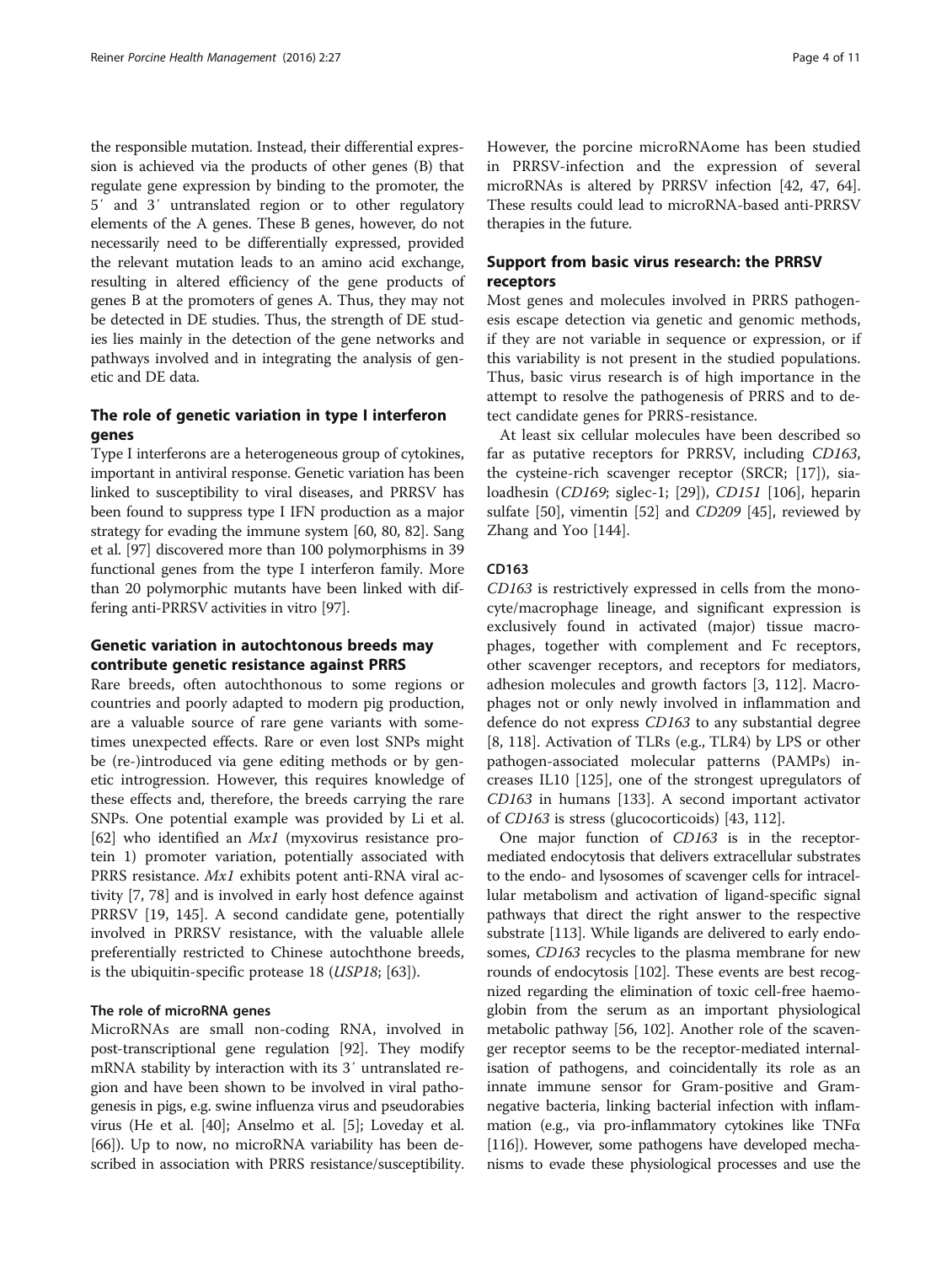receptor to enter their host cells, namely African swine fever virus (ASFV; [\[96](#page-9-0)]) and PRRSV [[17](#page-7-0), [83](#page-8-0), [114](#page-9-0)].

#### CD163 and PRRSV

CD163 has been well documented as attachment and internalization receptor in ASFV [[96\]](#page-9-0), the PRRSV-related Simian Haemorrhagic Fever Virus (SHFV; [[16](#page-7-0)]) and PRRSV [[17](#page-7-0)]. PRRSV was first identified to enter the cell via a common receptor-dependent endocytosis [[55\]](#page-8-0), relying on the clathrin-mediated pathway and a low pH and shifting the virus from the cell surface to early endosomes [[79](#page-8-0)]. The receptor was found to be responsible for the highly specific tropism of the virus [\[54\]](#page-8-0). Since then, several attachment factors have been studied extensively as potential PRRSV receptors and CD163 and CD169 were identified the most likely candidates involved. However, only CD163 has been shown capable of conferring PRRSV permissiveness to cell lines unsusceptible to PRRSV, even in the absence of CD169 (e.g., [[17](#page-7-0), [83](#page-8-0), [113](#page-9-0), [114, 116, 123](#page-9-0), [124](#page-9-0)]). It was shown that PRRSV permissivity was conferred by CD163 independent of the PRRSV genotype involved (1 [EU] or 2 [US]) [\[17,](#page-7-0) [61](#page-8-0)]. Down-regulation of CD163 (but not CD169) in susceptible cells by ADAM17 was able to completely block PRRSV infection [\[37](#page-7-0)]. All these data show that CD163 alone can transfer PRRSV permissiveness to non-responsive cells and establish a productive replication cycle [[144](#page-10-0)]. The role of CD163 was finally proven in the gene editing experiments of Prather et al. [[87](#page-9-0)] and Whitworth et al. [[128](#page-10-0)], who transferred PRRSV resistance to pigs by deleting CD163 sequences from the pigs' genome. However, they had no success when deleting CD169.

The central role of CD163 in PRRSV replication has never been in debate. There was just some discussion about the step where the binding between CD163 and PRRSV would take place. Van Gorp et al. [[113](#page-9-0)–[116\]](#page-9-0) provided evidence for first interactions between PRRSV and CD163 during virus uncoding in early endosomes. However, the lack of measureable amounts of CD163 in contact with PRRSV on the cell surface might be due to a fast cycling process of CD163 between cell surface and endosomes as described by Schaer et al. [[102\]](#page-9-0) and Zhang and Yoo [[144\]](#page-10-0). Minor differences between experiments in terms of efficiency of PRRSV replication seem to be more a matter of receptor interaction and membrane lipid environment than of differences between PRRSV genotype, although variability of the pathogen itself also affects the quantitative outcome of PRRSV replication.

The fact that not all cells that express CD163 can be infected by PRRSV which is important for realisation of PRRSV-specific cell tropism [\[144](#page-10-0)] and that PRRSV shows a restricted tropism for subsets of porcine macrophages in vivo might be a question of CD163 quantity or of interaction with other, maybe until now not identified

co-receptors [\[34](#page-7-0)]. The expression of CD163 on macrophages in different microenvironments in vivo, may determine the replication efficiency and subsequent virulence of PRRSV [[83\]](#page-8-0).

#### CD163 domains

CD163 consists of nine cysteine-rich tandem repeats, forming the extracellular scavenger receptor, a transmembrane domain and the intracellular cytoplasmic tail. Different from the situation with haemoglobin (domains 2 and 3; [\[30\]](#page-7-0)), the essential parts of CD163 in PRRSV entry seems to be related to domain 5, the two prolineserine-threonine (PST)-rich regions and a few others, but not with the complete receptor [\[113\]](#page-9-0). The first 4 Nterminal domains and the C-terminal 223 residues (cytoplasmic tail) [\[59\]](#page-8-0) are not relevant for PRRSV-replication. The transmembrane domain is essential, but not specific [[127\]](#page-10-0). The interacting PRRSV glycoproteins responsible for receptor binding and infection are GP2a, GP3, GP4 and E, [[110\]](#page-9-0). GP4 and GP2a are especially important [[21\]](#page-7-0). Replacing ORFs 2a to 4 with EAV ORFs keeps the virus viable and infectious, but protects macrophages from infection [[110](#page-9-0)].

Glycosylation of GP2a and GP4 by glycans can have different effects on PRRSV replication, depending on the PRRSV genotype [[22,](#page-7-0) [126,](#page-9-0) [134\]](#page-10-0). However, transitions are fluent, because of the role of lipids and cholesterol from the lipid rafts of the outer plasma membrane that interact with embedded proteins and receptors [\[28](#page-7-0), [142\]](#page-10-0). As a putative ion channel protein, the E protein is involved in decreasing pH values as a further part of a successful uncoating process [[58](#page-8-0)].

#### Supporting receptors

Sialoadhesin (CD169) is a transmembrane glycoprotein, a lectin, restricted to activated tissue macrophages [\[76,](#page-8-0) [132](#page-10-0)] and involved in cell-cell interaction. Expression can be induced in macrophages by IFN $\alpha$  and IFN $\gamma$  during the inflammatory process [\[95\]](#page-9-0). The receptor facilitates pathogen interactions and uptake of sialylated pathogens (e.g., HIV [[95](#page-9-0)] and PRRSV [[25, 29,](#page-7-0) [117\]](#page-9-0). Especially the amino acids S107 and R116 bind sialic acid of PRRSV GP5 [[25,](#page-7-0) [48](#page-8-0), [111\]](#page-9-0). Sialoadhesin seems to facilitate attachment of PRRSV, eventually together with heparin sulfate, and internalisation, but not replication of the virus [\[24,](#page-7-0) [114, 116](#page-9-0)]. A gene editing experiment that deleted CD169 found full PRRSV-permissive macrophages and unaltered viremia and antibody production in the pigs [\[87](#page-9-0)]. The authors conclude that sialoadhesin is not required for PRRSV infection and that the absence of the CD169 gene neither prevents PRRS nor alters PRRS pathogenesis.

Heparin sulfate is widely distributed on the surface of most mammalian cells. Heparin sulfate, heparin-like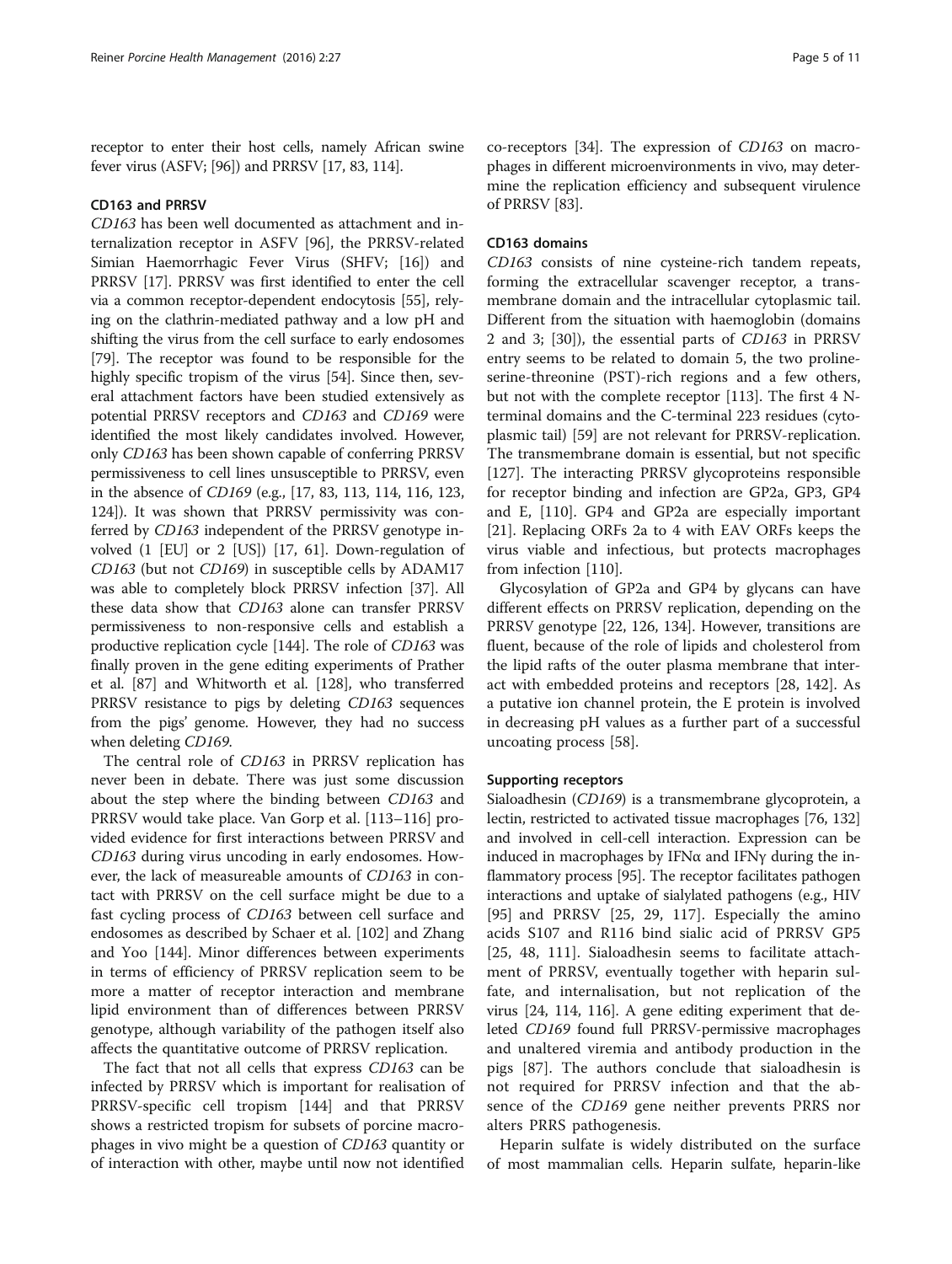proteins and proteoglycans bind to GP5/M heterodimers and the M complex of PRRSV in a virus-dependent manner [\[23,](#page-7-0) [50\]](#page-8-0). Together with sialoadhesin, heparin sulfate seems to propagate the interaction between PRRSV and its specific receptor(s), but heparin sulfate is not necessarily required for PRRSV entry [\[23\]](#page-7-0).

CD151 is involved in numerous cell functions and cell signalling [[32\]](#page-7-0). Silencing the gene made susceptible cells resistant, while overexpression made resistant cells susceptible to PRRSV, making CD151 a key receptor for PRRSV infection [\[106](#page-9-0)]. Blocking CD151 by microRNA (miR506) prevents the cells from being infected [\[135](#page-10-0)]. However, CD151 is restricted to the erythroid cell lineage and is not expressed on macrophages.

Vimentin and CD209 are further putative receptors that might be involved in varying efficiency of PRRSV binding and replication [\[45, 52\]](#page-8-0).

#### A gene editing breakthrough in PRRS resistance?

All these results regarding PRRSV receptors finally led to gene editing experiments and the knockout of PRRSV-receptor function in CD169 [[87\]](#page-9-0) and CD163 [[128\]](#page-10-0) in gene-edited pigs. Loss of CD169 did not affect PRRSV replication, but gene-edited pigs without CD163 receptor function were protected from PRRSV. The pigs showed no fever, respiratory or other clinical signs, and no lung pathology, viremia or antibody response after inoculation with a NVSL 97–7895 PRRSV isolate in a controlled study. In addition, no problems occurred during pregnancy and growth of the piglets until challenged with the PRRSV isolate at the age of 3 weeks.

### What is gene editing?

The goal of improving livestock genomes by direct manipulation is old. Its development was accompanied by serious problems in terms of site-specificity (precision), efficiency of the methods used and a lack of acceptance in wider society. Thus, unlike transgenic crops, no transgenic livestock has ever gained commercial approval [[57\]](#page-8-0). All these problems may have been overcome with the introduction of gene editing via CRISPR/CAS9 [\[27](#page-7-0)]. The system combines an endonuclease with a specific short guiding (sg) RNA sequence. Like a primer in PCR, this sequence provides accurate specificity, while the linked enzyme can cleave and modify the DNA at exactly the position targeted by the sgRNA sequence. The key-step of this method is the double strand break in DNA and the interaction with cellular DNA repair mechanisms that leads to a high degree of failures (50 %) when joining the ends or even higher, when homology directed repair is induced by the introduction of the desired new sequence [[27\]](#page-7-0). The system can also be used in a multiplex manner to edit different genes in one step. However, comparable to the amplification of incorrect sequences by primer mismatching in PCR, care must be taken not to introduce unintended mutations anywhere in the genome at off-target sites. New methods have been developed to minimise the off-target size problem [\[71](#page-8-0)]. Originally, the CRSISPR Cas9 system was part of natural, sequence-specific immunity in bacteria, responsible for the introduction of DNA doublestrand breaks into invading plasmids and phages [\[35](#page-7-0)]. Taken together, concerns about the precision and efficiency of transgenics have been overcome by this new method in previously inconceivable way. The first genome editing experiment in pigs succeeded to resilience the African Swine Fever receptor by its warthog homologue [\[65\]](#page-8-0).

# Concerns about gene edition as a tool to generate genetic resistance to combat PRRS Gene editing and regulation by authorities

Gene editing can introduce mutations to the genome without adding any footprints associated with the technology. Thus, genome modifications cannot be distinguished from natural mutations [[57](#page-8-0)]. Further, vectors to introduce foreign DNA into transgenic organisms, which might prove hazardous to consumers, are no longer needed. Both factors have led to the enthusiastic acceptance of gene editing by most researchers, the scientific community and the industry. Unlike transgenic organisms, gene-edited plants and animals may not need regulatory oversight [\[70](#page-8-0), [122](#page-9-0)], provided the human germ line is not involved. Animals and products might not even be classified as genetically modified organisms (GMO). However, as the methodology explodes and a vast number of gene-edited livestock will be produced in the coming years, societal interpretation is currently difficult to predict. However, restrictions are likely.

#### Patenting gene-edited PRRS resistance

A second concern is related to upcoming patents. Generally, societies have to decide whether naturally occurring receptors or gene variants with a potential to improve health and welfare should be reserved exclusively for certain companies. The future always brings changes and the ability of populations and species to change is based on their genetic variability. As any individual can carry a maximum of two alleles at any position in the genome, resource populations often lose rare alleles with decreasing population size. These alleles, once lost, cannot be reintroduced by gene editing, as their favourable effects have never been documented. A single breed is not enough to fulfil the different demands of diversified markets worldwide. A chance to become resistant to PRRS needs to be retained for other breeds, lines and populations too.

#### Side-effects of CD163-edited knockout pigs

The facts outlined above for CD163 show that this protein has not evolved solely as a PRRSV receptor, but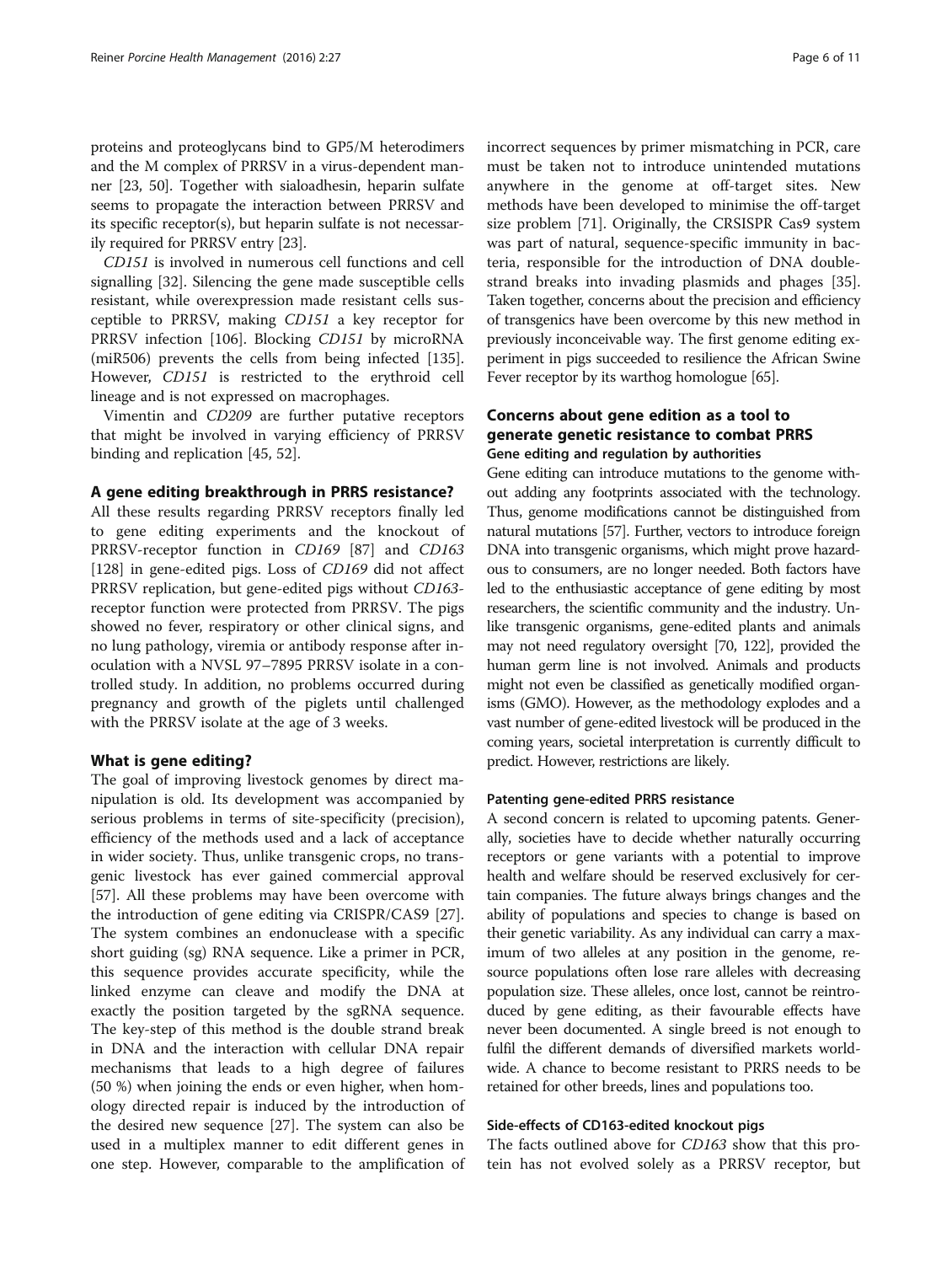<span id="page-6-0"></span>with a broad spectrum of tasks, including the elimination of pathogens other than PRRSV and the regulation of the immune system. CD163 awaits the discovery and evaluation of further involvements and mechanisms. Any knockout of CD163 as a whole or in part needs meticulous investigation of impacted pigs under field conditions, including the effects of other pathogens and adverse conditions. Work is currently in progress and results are expected in future.

#### Stability of the genetic resistance in the CD163 knockout pig

Will CD163 knockout protect against other and upcoming PRRSV strains? One common concern surrounding disease resistance is whether pathogens will be able to adapt to host resistance like they acquire resistance to antibiotics. Acquiring resistance is possible in theory, but the method is unlikely to be similar, because there are no plasmids harbouring information for an arbitrary switch to new tropism. Some examples of single mutations provoked tissue or even species shift under "natural" conditions, although species shifts are very rare events in the evolution of most viruses [\[33](#page-7-0)]. A prime example is the Influenza A virus (e.g. [\[72](#page-8-0)]). Other examples arise from the Coronaviridae (e.g., SARS [\[31](#page-7-0)]) and TGE/PRCV [[10\]](#page-7-0) viruses.

The specific risk for the development of mutations that could alter cell or even species tropism might be high in PRRSV-infected pig herds. As a RNA virus, PRRSV has high mutation rates and the herd situation generally provides conditions that lead to the crowding of different pathogens or strains. Forsberg et al. [[33](#page-7-0)] conclude that a supposed interspecies transmission for PRRSV took place before 1981. However under the conditions of current pig-PRRSV-interaction - including a high degree of adaptation of the virus to its host, an unmanageable multitude of strains and genotypes and highest burdens within pigs and herds - mutations in the PRRSV genome that might overcome CD163 could arise within a much shorter period.

The tremendous all-or-nothing-principle of CD163 on PRRSV replication could provide an unique and widespread solution to the PRRS problem. However, because only one receptor is involved, it runs a strong risk of being overcome by one or few SNPs. Work by Frydas et al. [[34](#page-7-0)] indicates that tropism of PRRSV may change, at least for type 1. The fact that some isolates infected significantly more cells in nasal mucosa than others, suggests the potential existence of additional receptors. Up to now, the CD163-knockout experiment was only conducted with type 2 isolates.

On the other hand, differences in oligo- or polygenic pathways that are involved in the immune answer to PRRSV infection are much more complex. This complexity hinders their elucidation and the all-or-nothing-

principle of resistance. However, if such natural resistance could be implemented, the odds that PRRSV would overcome these genetic changes would decrease. It is impossible to predict exactly what will happen. Some good examples arise from indigenous (autochthone) breeds, evolved under endemic disease challenge. Such breeds have developed sustainable resistance that makes them superior to others. This aspect further underlines the necessity to preserve genetic and breed diversity in swine.

#### Conclusion

The detection and knockout of CD163 as the receptor responsible for PRRSV replication in pigs is a milestone in modern pig production. Complete or even partial elimination of PRRSV replication would lead to a significant improvement in the disastrous situation in infected herds, with significant impact on welfare, production efficiency, performance and consumer protection. However, the complete function of the receptor and its reasonable modification still requires elucidation, and the evaluation of other gene variants involved in immunological pathways is just beginning. Thus, the future will see combined efforts to develop and transfer new knowledge to the herd level. The degree of success in using genetic resistance as an alternative in controlling PRRS will be measured in terms of microbiological and health parameters, but also in terms of availability for pig populations all over the world.

#### Acknowledgements

Not applicable.

#### Funding

No funding.

#### Availability of data and materials Not applicable.

Author's contribution

100 % by the author.

#### Competing interests

The author declares that he has no competing interests.

#### Consent for publication

Not applicable.

#### Ethics approval and consent to participate Not applicable.

Received: 20 August 2016 Accepted: 19 October 2016 Published online: 16 November 2016

#### References

- 1. Ait-Ali T, Wilson AD, Westcott DG, Clapperton M, Waterfall M, Mellencamp MA, Drew TW, Bishop SC, Archibald AL. Innate immune response to replication of porcine reproductive and respiratory syndrome virus in isolated swine alveolar macrophages. Viral Immunol. 2007;20:105–18.
- 2. Ait-Ali T, Wilson AD, Carre W, Westcott DG, Frossard JP, Mellencamp MA, Mouzaki D, Matika O, Waddington D, Drew TW, Bishop SC, Archibald AL. Host inhibits replication of European porcine reproductive and respiratory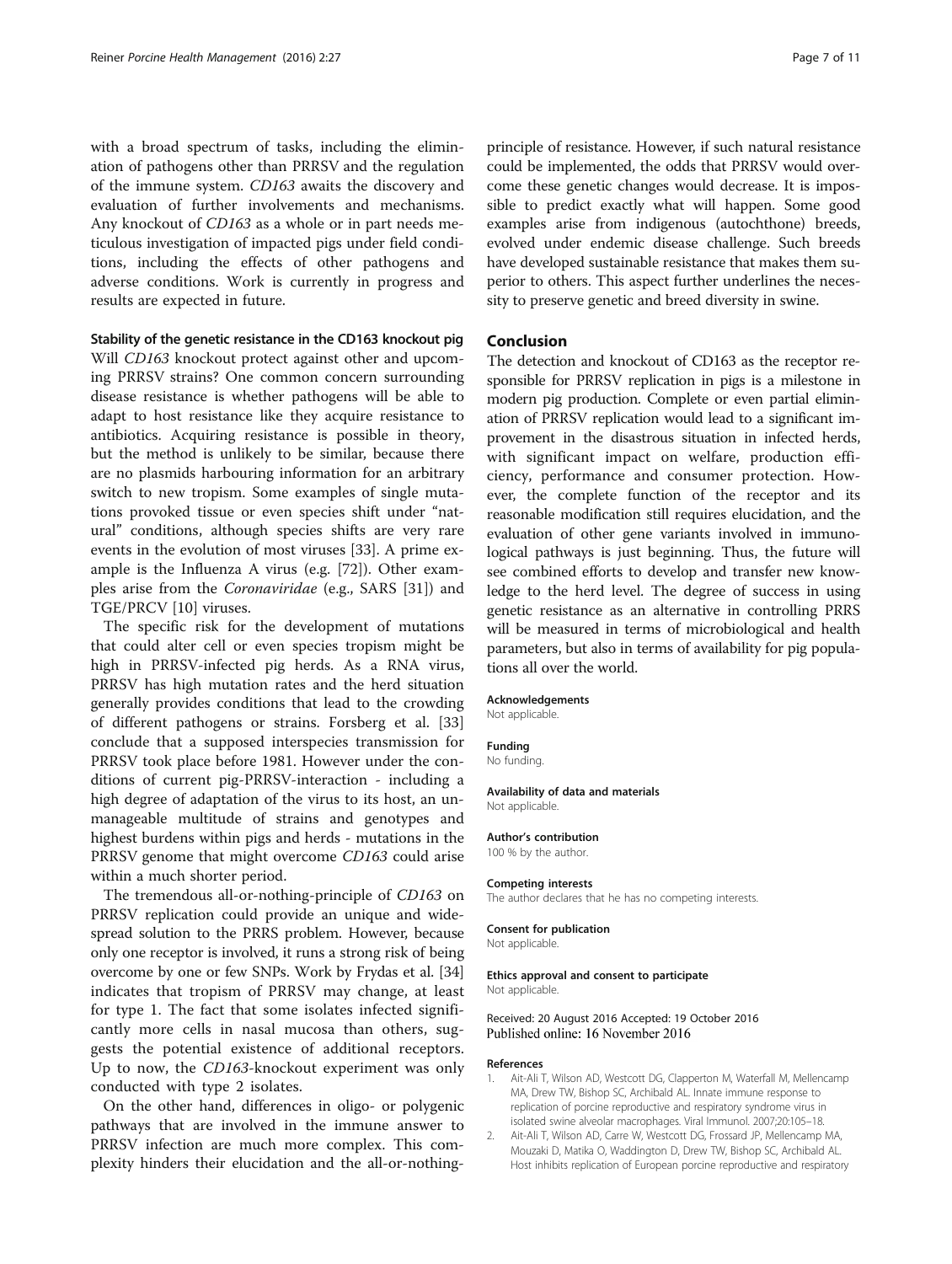<span id="page-7-0"></span>syndrome virus in macrophages by altering differential regulation of type-I interferon transcriptional response. Immunogenetics. 2011;63:437–48.

- 3. Akila P, Prashant V, Suma MN, Prashant SN, Chaitra TR. CD163 and its expanding functional repertoire. Clin Chim Acta. 2012;413:669–74.
- 4. Andersson L, Georges M. Domestic-animal genomics: deciphering the genetics of complex traits. Nat Rev Genet. 2004;5:202–12.
- 5. Anselmo A, Flori L, Jaffrezic F, Rutigliano T, Cecere M, Cortes-Perez N, Lefèvre F, Rogel-Gaillard C, Giuffra E, Ouzounis C. Co-Expression of Host and Viral MicroRNAs in Porcine Dendritic Cells Infected by the Pseudorabies Virus. PLoS One. 2011;6(3):e17374.
- Arceo ME, Ernst CW, Lunney JK, Choi I, Raney NE, Huang T, Tuggle CK, Rowland RRR, Steibel JP. Characterizing differential individual response to porcine reproductive and respiratory syndrome virus infection through statistical and functional analysis of gene expression. Front Genet. 2012;3:321.
- 7. Asano A, Ko JH, Morozumi T, Hamashima N, Watanabe T. Polymorphisms and the antiviral property of porcine MX1 protein. J Vet Medic Sci. 2002;64:1085–9.
- 8. Backe E, Schwarting R, Gerdes J, Ernst M, Stein H. Ber-MAC3: new monoclonal antibody that defines human monocyte macrophage differentiation antigen. J Clin Pathol. 1991;44:936–45.
- 9. Badaoui B, Rutigliano T, Anselmo A, Vanhee M, Nauwynck H, Giuffra E, Botti S. RNA-sequence analysis of primary alveolar macrophages after in vitro infection with porcine reproductive and respiratory syndrome virus strains of differing virulence. PLoS One. 2014;9:e91918.
- 10. Ballesteros ML, Sanchez CM, Enjuanes L. Two amino acid changes at the N-terminus of Transmissible Gatsroenteritis Coronavirus spike protein results in the loss of enteric tropism. Virology. 1997;227:378–88.
- 11. Bates JS, Petry DB, Eudy J, Bough L, Johnson RK. Differential expression in lung and bronchial lymph node of pigs with high and low responses to infection with porcine reproductive and respiratory syndrome virus. J Anim Sci. 2008;86:3279–89.
- 12. Biasini M, Bienert S, Waterhouse A, Arnold K, Studer G, Schmidt T, Kiefer F, Cassarino TG, Bertoni M, Bordoli L, Schwede T. SWISS-MODEL: modelling protein tertiary and quaternary structure using evolutionary information. Nucl Acids Res. 2014;42:W252–8.
- 13. Boddicker N, Waide EH, Rowland RR, Lunney JK, Garrick DJ, Reecy JM, Dekkers JCM. Evidence for a major QTL associated with host response to porcine reproductive and respiratory syndrome virus challenge. J Anim Sci. 2012;90:1733–46.
- 14. Boddicker NJ, Bjorkquist A, Rowland RR, Lunney JK, Reecy JM, Dekkers JC. Genome-wide association and genomic prediction for host response to porcine reproductive and respiratory syndrome virus infection. Genet Sel Evol. 2014;46:18.
- 15. Boddicker NJ, Garrick DJ, Rowland RR, Lunney JK, Reecy JM, Dekkers JC. Validation and further characterization of a major quantitative trait locus associated with host response to experimental infection with porcine reproductive and respiratory syndrome virus. Anim Genet. 2013;45:48–58.
- 16. Cai Y, Postnikova EN, Bernbaum JG, Yu SQ, Mazur S, Deiuliis NM, Radoshitzky SR, Lackemeyer MG, McCluskey A, Robinson PJ, Haucke V, Wahl-Jensen V, Bailey AL, Lauck M, Friedrich TC, O'Connor DH, Goldberg TL, Jahrling PB, Kuhn JH. Simian hemorrhagic fever virus cell entry is dependent on CD163 and uses a clathrin-mediated endocytosis-like pathway. J Virol. 2015;89:844–56.
- 17. Calvert JG, Slade DE, Shields SL, Jolie R, Mannan RM, Ankenbauer RG, Welch S-KW. CD163 expression confers susceptibility to porcine reproductive and respiratory syndrome viruses. J Virol. 2007;81:7371–9.
- 18. Chen N, Dekkers JCM, Ewen CL, Rowland RRR. Porcine reproductive and respiratory syndrome virus replication and quasispecies evolution in pigs that lack adaptive immunity. Vir Res. 2015;195:246–9.
- 19. Chung HK, Lee JH, Kim SH, Chae C. Expression of interferon-alpha and MX1 protein in pigs acutely infected with porcine reproductive and respiratory syndrome virus (PRRSV). J Comp Pathol. 2004;130:299–305.
- 20. Cole RK. Studies on genetic resistance to Marek's disease. Avian Dis. 1968;12:9–28.
- 21. Das PB, Dinh PX, Ansari IH, de Lima M, Osorio FA, Pattnaik AK. The minor envelope glycoproteins GP2a and GP4 of porcine reproductive and respiratory syndrome virus interact with the receptor CD163. J Virol. 2010;84:1731–40.
- 22. Das PB, Vu HL, Dinh PX, Cooney JL, Kwon B, Osorio FA, Pattnaik AK. Glycosylation of minor envelope glycoproteins of porcine reproductive and respiratory syndrome virus in infectious virus recovery, receptor interaction, and immune response. Virology. 2011;410:385–94.
- 23. Delputte PL, Vanderheijden N, Nauwynck HJ, Pensaert MB. Involvement of the matrix protein in attachment of porcine reproductive and respiratory syndrome virus to a heparinlike receptor on porcine alveolar macrophages. J Virol. 2002;76:4312–20.
- 24. Delputte PL, Costers S, Nauwynck HJ. Analysis of porcine reproductive and respiratory syndrome virus attachment and internalization: distinctive roles for heparan sulphate and sialoadhesin. J Gen Virol. 2005;86:1441–5.
- 25. Delputte PL, Van Breedam W, Barbe F, Van Reeth K, Nauwynck HJ. IFN- α treatment en- hances porcine arterivirus infection of monocytes via upregulation of the porcine arterivirus receptor sialoadhesin. J Interf Cytokine Res. 2007;27:757–66.
- 26. Doeschl-Wilson AB, Kyriazakis I, Vincent A, Rothschild MF, Thacker E, Galina-Pantoja L. Clinical and pathological responses of pigs from two genetically diverse commercial lines to porcine reproductive and respiratory syndrome virus infection. J Anim Sci. 2009;87:1638–47.
- 27. Doudna JA, Charpentier E. The new frontier of genome engineering with CRISPR-Cas9. Science. 2014;346:1258096-1–9.
- 28. Du Y, Pattnaik AK, Song C, Yoo D, Li G. Glycosyl-phosphatidylinositol (GPI) anchored membrane association of the porcine reproductive and respiratory syndrome virus GP4 glycoprotein and its co-localization with CD163 in lipid rafts. Virology. 2012;424:18–32.
- 29. Duan X, Nauwynck HJ, Pensaert MB. Effects of origin and state of differentiation and activation of monocytes/macrophages on their susceptibility to porcine reproductive and respiratory syndrome virus (PRRSV). Arch Virol. 1997;142:2483–97.
- 30. Fabriek BO, van Bruggen R, Deng DM, Ligtenberg AJ, Nazmi K, Schornagel K, Vloet RP, Dijkstra CD, van den Berg TK. The macrophage scavenger receptor CD163 functions as an innate immune sensor for bacteria. Blood. 2009;113:887–92.
- 31. Feng H-P. Crossing the species barrier. Nature Struct Mol Biol. 2005;12:831.
- 32. Fitter S, Sincock PM, Jolliffe CN, Ashman LK. Transmembrane 4 superfamily protein CD151 (PETA-3) associates with beta 1 and alpha IIb beta 3 in tegrins in haemopoietic cell lines and modulates cell–cell adhesion. Biochem J. 1999;338:61–70.
- 33. Forsberg R, Oleksiewicz MB, Petersen AMK, Hein J, Botner A, Storgaard T. A molecular clock dates the common ancestor of european-type porcine reproductive and respiratory syndrome virus at more than 10 years before the Emergence of Disease. Virology. 2001;289:174–9.
- 34. Frydas IS, Verbeeck M, Cao J, Nauwynck HJ. Replication characteristics of porcine reproductive and respiratory syndrome virus (PRRSV) European subtype 1 (Lelystad) and subtype 3 (Lena) strains in nasal mucosa and cells of the monocytic lineage: indications for the use of new receptors of PRRSV (Lena). Vet Res. 2013;44:73.
- 35. Garneau JE, Dupuis M-E, Villion M, Romero DA, Barrangou R, Boyaval P, Fremaux C, Horvath P, Magadán AH, Moineau S. The CRISPR/Cas bacterial immune system cleaves bacteriophage and plasmid DNA. Nature. 2010;468:67–71.
- 36. Genini S, Delputte PL, Malinverni R, Cecere M, Stella A, Nauwynck HJ, Giuffra E. Genome-wide transcriptional response of primary alveolar macrophages following infection with porcine reproductive and respiratory syndrome virus. J Gen Virol. 2008;89:2550–64.
- 37. Guo L, Niu J, Yu H, Gu W, Li R, Luo X, Huang M, Tian Z, Feng L, Wang Y. Modulation of CD163 expression by metalloprotease ADAM17 regulates porcine reproductive and respiratory syndrome virus entry. J Virol. 2014;88:10448–58.
- 38. Halbur P, Rothschild MF, Thacker B. Differences in susceptibility of Duroc, Hampshire and Meishan pigs to infection with a highvirulence strain (VR2385) of porcine reproductive and respiratory syndrome virus (PRRS). J Anim Breed Genet. 1998;115:181–9.
- 39. Haley CS, Andersson L. Linkage mapping of quantitative trait loci in plants and animals. In: Dear PH, editor. Genome mapping. Oxford: IRL Press; 1997. p. 49–71.
- 40. He T, Feng G, Chen H, Wang L, Wang Y. Identification of host encoded microRNAs interacting with novel swine-origin influenza A (H1N1) virus and swine influenza virus. Bioinformation. 2009;4(3):112–118.
- 41. Heringstad B, Klemetsdal G, Ruane J. Selection for mastitis resistance in dairy cattle: a review with focus on the situation in the nordic countries. Livest Prod Sci. 2000;64:95–106.
- 42. Hicks JA, Yoo D, Liu HC. Characterization of the microRNAome in porcine reproductive and respiratory syndrome virus infected macrophages. Plos One. 2013;8:e82054.
- 43. Högger P, Dreier J, Droste A, Buck F, Sorg C. Identification of the Integral Membrane Protein RM3/1 on Human Monocytes as a Glucocorticoid-Inducible Member of the Scavenger Receptor Cysteine-Rich Family (CD163). J Immunol. 1998;161:1883–90.
- 44. Holtkamp DJ, Kliebenstein J, Neumann EJ, Zimmerman JJ, Rotto HF, Yoder TK, Wang C, Yeske PE, Mowrer CL, Haley CA. Assessment of the economic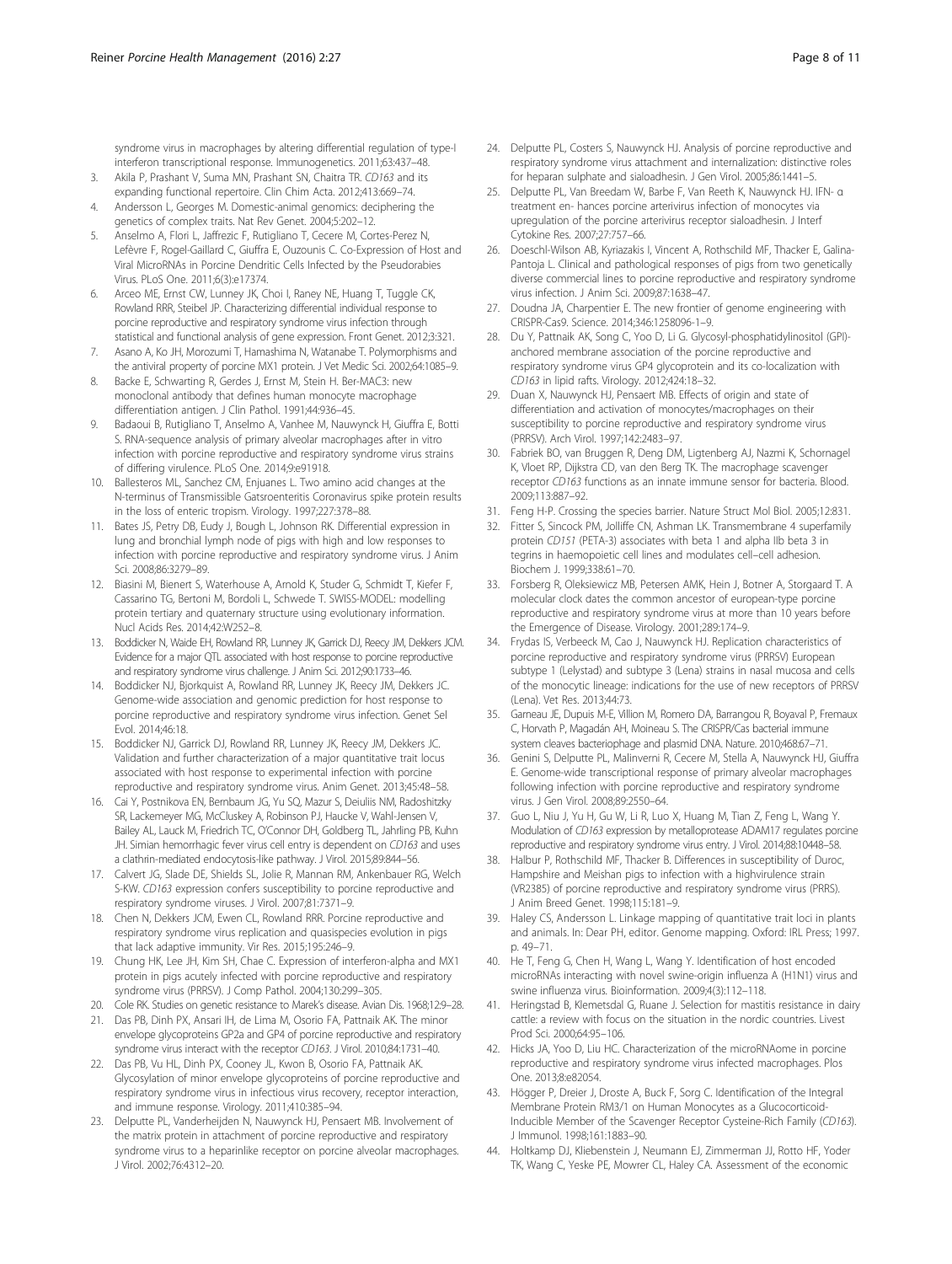<span id="page-8-0"></span>impact of porcine reproductive and respiratory syndrome virus on United States pork producers. J Swine Health Prod. 2013;21:72–84.

- 45. Huang YW, Dryman BA, Li W, Meng XJ. Porcine DC-SIGN: molecular cloning, gene structure, tissue distribution and binding characteristics. Dev Comp Immunol. 2009;33:464–80.
- 46. Islam MA, Große-Brinkhaus C, Pröll MJ, Uddin MJ, Rony SA, Tesfaye D, Tholen E, Hölker M, Schellander K, Neuhoff C. Deciphering transcriptome profiles of peripheral blood mononuclear cells in response to PRRSV vaccination in pigs. BMS Genomics. 2016;17:641.
- 47. Jia X, Bi Y, Li J, Xie Q, Yang H, Liu W. Cellular microRNA miR-26a suppresses replication of porcine reproductive and respiratory syndrome virus by activating innate antiviral immunity. Sci Rep. 2015;5:10651.
- 48. Jiang Y, Khan FA, Pandupuspitasari NS, Kadariya I, Cheng Z, Ren Y, Chen X, Zhou A, Yang L, Kong D, Zhang S. Analysis of the binding sites of porcine sialoadhesin receptor with PRRSV. Int J Mol Sci. 2013;14:23955–79.
- 49. Jorgensen CB, Cirera S, Archibald A, Andersson L, Fredholm M, Edfors-Lilja I. Porcine polymorphisms and methods for detecting them. International application publish under the patent cooperation treaty (PCT). 2003. PCT/ DK2003/000807 or WO2004/048606 A2.
- 50. Jusa ER, Inaba Y, Kouno M, Hirose O. Effect of heparin on in fection of cells by porcine reproductive and respiratory syndrome virus. Am J Vet Res. 1997;58:488–91.
- 51. Kim C, Guo H, Kong W, Chandnani R, Shuang LS, Paterson AH. Application of genotyping by sequencing technology to a variety of crop breeding programs. Plant Sci. 2016;242:14–22.
- 52. Kim J-K, Fahad AM, Shanmukhappa K, Kapil S. Defining the Cellular Target(s) of Porcine Reproductive and Respiratory Syndrome Virus Blocking Monoclonal Antibody 7G10. J Virol. 2006;133:477–83.
- 53. Koltes JE, Fritz-Waters E, Eisley CJ, Choi I, Bao H, Kommadath A, Serão NVL, Boddicker NJ, Abrams SM, Schroyen M, Loyd H, Tuggle CK, Plastow GS, Guan L, Stothard P, Lunney JK, Liu P, Carpenter S, Rowland RRR, Dekkers JCM, Reecy JM. Identification of a putative quantitative trait nucleotide in guanylate binding protein 5 for host response to PRRS virus infection. BMC Genomics. 2015;16:412.
- 54. Kreutz LC. Cellular membrane factors are the major determinants of porcine reproductive and respiratory syndrome virus tropism. Virus Res. 1998;53:121–8.
- 55. Kreutz LC, Ackermann MR. Porcine reproductive and respiratory syndrome virus enters cells through a low pH-dependent endocytic pathway. Virus Res. 1996;42:137–47.
- 56. Kristiansen M, Graversen JH, Jacobsen C, Sonne O, Hoffman HJ, Law SK, Moestrup SK. Identification of the haemoglobin scavenger receptor. Nature. 2001;409:198–201.
- 57. Laible G, Wei J, Wagner S. Improving livestock for agriculture technological progress from random transgenesis to precision genome editing heralds a new era. Biotechn J. 2015;10:109–20.
- 58. Lee C, Yoo D. The small envelope protein of porcine reproductive and respiratory syndrome virus possesses ion channel protein-like properties. Virology. 2006;355:30–43.
- 59. Lee YJ, Lee C. Deletion of the cytoplasmic domain of CD163 enhances porcine reproductive and respiratory syndrome virus replication. Arch Virol. 2010;155:1319–23.
- 60. Lee SM, Schommer SK, Kleiboeker SB. Porcine reproductive and respiratory syndrome virus field isolates differ in in vitro interferon phenotypes. Vet Immunol Immunopathol. 2004;102:217–31.
- 61. Lee YJ, Park CK, Nam E, Kim SH, Lee OS, Leedu S, Lee C. Generation of a porcine alveolar macrophage cell line for the growth of porcine reproductive and respiratory syndrome virus. J Virol Methods. 2010;163:410–5.
- 62. Li L, Gao F, Jiang Y, Yu L, Zhou Y, Zheng H, Tong W, Yang S, Xia T, Qu Z, Tong G. Cellular miR-130b inhibits replication of porcine reproductive and respiratory syndrome virus in vitro and in vivo. Sci Rep. 2015;5:17010.
- 63. Li Y, Sun Y, Xiang F, Kang L, Wang P, Wang L, Liu H, Li Y, Jiang Y. Identification of a single nucleotide polymorphism regulating the transcription of ubiquitin specific protease 18 gene related to the resistance t porcine reproductive and respiratory syndrome virus infection. Vet Immunol Immunopathol. 2014;162:65–71.
- 64. Li Y, Liang S, Liu H, Sun Y, Kang L, Jiang Y. Identification of a short interspersed repetitive element insertion polymorphism in the porcine Mx1 promoter associated with resistance to porcine reproductive and respiratory syndrome virus infection. Anim Genet. 2015;46:437–40.
- 65. Lillico SG, Proudfoot C, King TJ, Tan W, Zhang L, Mardjuki R, Paschon DE, Rebar EJ, Urnov FD, Mileham AJ, McLaren DG, Whitelaw BA. Mammalian

interspecies substitution of immune modulatory alleles by genome editing. Sci Rep. 2016;6:21645.

- 66. Loveday E-K, Svinti V, Diederich S, Pasick J, Jean F. Temporal- and Strain-Specific Host MicroRNA Molecular Signatures Associated with Swine-Origin H1N1 and Avian-Origin H7N7 Influenza A Virus Infection. J Virol. 2012;86(11): 6109–6122.
- 67. Lowe JE, Husmann R, Firkins LD, Zuckermann FA, Goldberg TL. Correlation of cell-mediated immunity against porcine reproductive and respiratory syndrome virus with protection against reproductive failure in sows during outbreaks of porcine reproductive and respiratory syndrome in commercial herds. J Am Vet Med Assoc. 2005;226:1707–11.
- 68. Lu ZH, Brown A, Wilson AD, Calvert JG, Balasch M, Fuentes-Utrilla P, Loecherbach J, Turner F, Talbot R, Archibald AL, Ait-Ali T. Genomic variation in macrophage-cultured European porcine reproductive and respiratory syndrome virus Olot/91 revealed using ultra-deep next generation sequencing. Virol J. 2014;11:42.
- 69. Lunney JK, Fang Y, Ladinig A, Chen N, Li Y, Rowland B, Renukaradhya GJ. Porcine Reproductive and Respiratory Syndrome Virus (PRRSV): Pathogenesis and interaction with the immune system. Annu Rev Anim Biosci. 2016;4:15.1–15.26.
- 70. Lusser M, Davies HV. Comparative regulatory approaches for groups of new plant breeding techniques. New Biotechn. 2013;30:437–46.
- 71. Mali P, Aach J, Benjamin Stranges P, Esvelt KM, Moosburner M, Kosuri S, Yang L, Church GM. CAS9 transcriptional activators for target specificity screening and paired nickases for cooperative genome engineering. Nature Biotechn. 2013;31:833–8.
- 72. Mänz B, Schwemmle M, Brunotte L. Adaptation of avian Influenza A Virus polymerase in mammals to overcome the host species barrier. J Virol. 2013;87:7200–9.
- 73. Meijerink E, Fries R, Vögeli P, Masabanda J, Wigger G, Stricker C, Neuenschwander S, Bertschinger HU, Stranzinger G. Two a(1,2) fucosyltransferase genes on porcine chromosome 6q11 are closely linked to the blood group inhibitor (S) and Escherichia coli F18 receptor (ECF18R) loci. Mamm Genome. 1997;8:736–41.
- 74. Meuwissen TH, Van Arendonk JA. Potential improvements in rate of genetic gain from marker-assisted selection in dairy cattle breeding schemes. J Dairy Sci. 1992;75:1651–9.
- 75. Miller LC, Fleming D, Arbogast A, Bayles DO, Guo B, Lager KM, Henningson JN, Schlink SN, Yang H-C, Faaberg KS, Kehrli ME. Analysis of the swine tracheobronchial lymph node transcriptomic response to infection with a Chinese highly pathogenic strain of porcine reproductive and respiratory syndrome virus. BMC Vet Res. 2012;8:208.
- 76. Munday J, Floyd H, Crocker PR. Sialic acid binding receptors (siglecs) expressed by macrophages. J Leu ko c Biol. 1999;66:705–11.
- 77. Murray M, Stear MJ, Trail JCM, Diteran GD, Agyemang K, Dwinger RH. Trypanosomiasis in cattle. Prospects for control. In: Axford RFE, Bishop SC, Nicholas FW, Owen JB, editors. Breeding for disease Resistance in farm animals. Wallingford: CABI; 2000. p. 203–23.
- 78. Nakajima E, Morozumi T, Tsukamoto K, Watanabe T, Plastow G, Mitsuhashi T. A naturally occurring variant of porcine Mx1 associated with increased susceptibility to influenza virus in vitro. Biochem Genet. 2007;45:11–24.
- 79. Nauwynck HJ, Duan X, Favoreel HW, Van Oostveldt P, Pensaert MB. Entry of porcine re- productive and respiratory syndrome virus into porcine alveolar macrophages via receptor-mediated endocytosis. J Gen Virol. 1999;80:297–305.
- 80. Neumann EJ, Kliebenstein JB, Johnson CD, Mabry JW, Bush EJ, Seitzinger AH, Green AL, Zimmerman JJ. Assessment of the economic im pact of porcine reproductive and respiratory syndrome on swine production in the United States. J Am Vet Med Assoc. 2005;227:385–92.
- 81. Nicholas FW. Veterinary genetics. Oxford: Oxford University Press; 1987.
- 82. Patel D, Nan Y, Shen M, Ritthipichai K, Zhu X, Zhang Y-J. Porcine reproductive and respiratory syndrome virus inhibits type I interferon signalling by blocking STAT1/STAT2 nuclear translocation. J Virol. 2010;84:11045–55.
- 83. Patton JB, Rowland RR, Yoo D, Chang KO. Modulation of CD163 receptor expression and replication of porcine reproductive and respiratory syndrome virus in porcine macrophages. Virus Res. 2009;140:161–71.
- 84. Petersen B, Niemann H. Molecular scissors and their application in genetically modified farm animals. Transgen Res. 2015;24:381–96.
- 85. Petry DB, Holl JW, Weber JS, Doster AR, Osorio FA, Johnson RK. Biological responses to porcine respiratory and reproductive syndrome virus in pigs of two genetic populations. J Anim Sci. 2005;83:1494–502.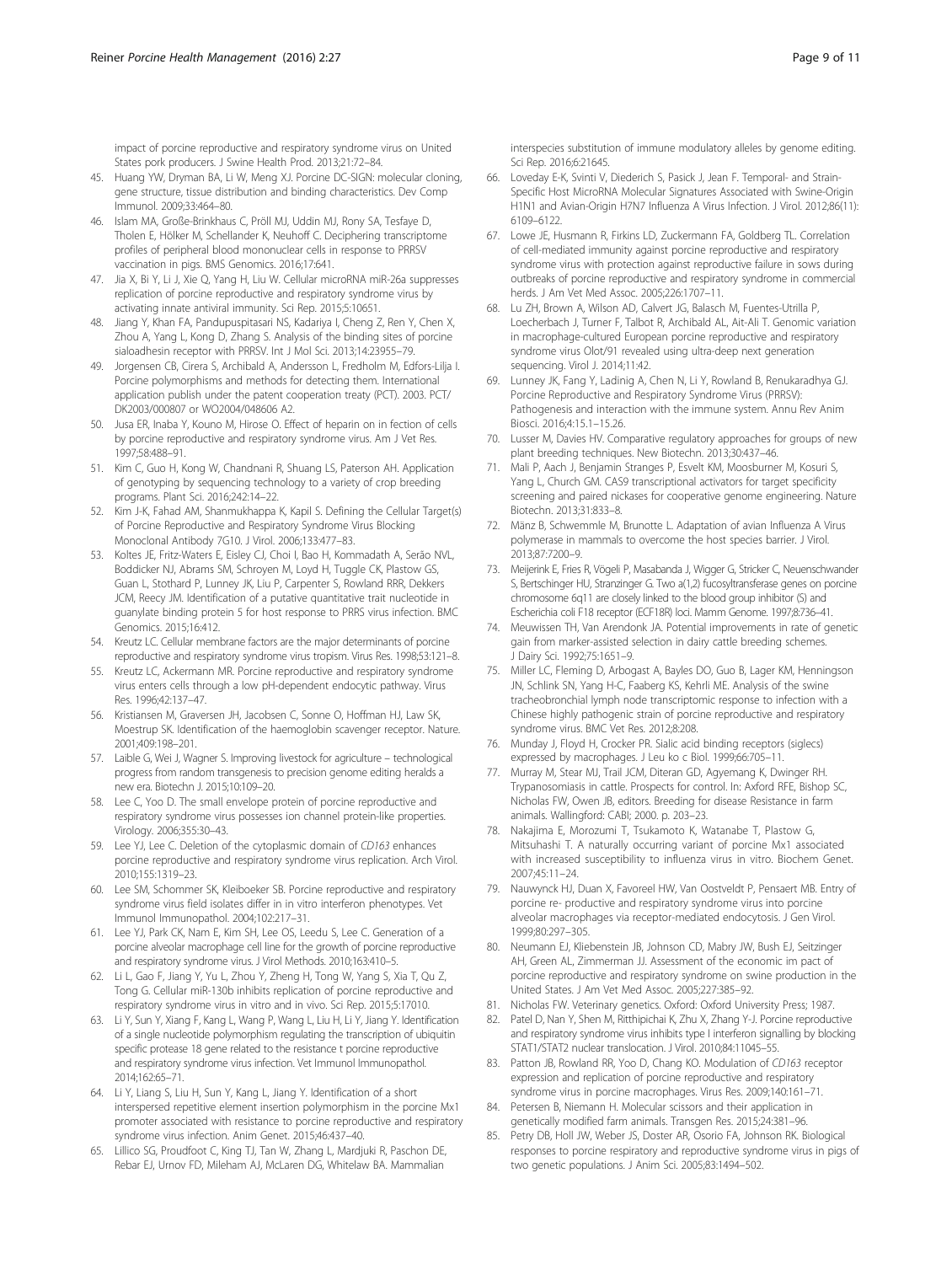- <span id="page-9-0"></span>86. Petry DB, Lunney J, Boyd P, Kuhar D, Blankenship E, Johnson RK. Differential immunity in pigs with high and low responses to porcine reproductive and respiratory syndrome virus infection12. J Anim Sci. 2007;85:2075–92.
- 87. Prather RS, Rowland RR, Ewen C, Trible B, Kerrigan M, Bawab B, Tesona JM, Maoa J, Leea K, Samuela MS, Whitwortha KM, Murphya CN, Egena T, Green JA. An intact sialoadhesin (Sn/SIGLEC1/CD169) is not required for attachment/internalization of the porcine reproductive and respiratory syndrome virus. J Virol. 2013;87:9538–46.
- 88. Reiner G, Melchinger E, Kramarova M, Pfaff E, Büttner M, Saalmüller A, Geldermann H. Detection of quantitative trait loci for resistance/ susceptibility to pseudorabies virus in swine. J Gen Virol. 2002;83:167–72.
- 89. Reiner G, Willems H, Berge T, Fischer R, Köhler F, Hepp S, Hertrampf B, Kliemt D, Daugschies A, Zahner H, Geldermann H, Mackenstedt U. Mapping of quantitative trait loci for resistance/susceptibility to Sarcocystis miescheriana in swine. Genomics. 2007;89:638–46.
- 90. Reiner G. Investigations on genetic disease resistance in swine-A contribution to the reduction of pain, suffering and damage in farm animals. Appl Anim Behav Sci. 2009;118:217–21.
- 91. Reiner G, Willems H, Pesch S, Ohlinger VF. Variation in resistance to the Porcine Reproductive and Respiratory Syndrome Virus (PRRSV) in Pietrain and Miniature pigs. J Anim Breed Genet. 2010;127:100–6.
- 92. Reiner G. MicroRNA (miRNA): seminal biomarkers for disease diagnostics in swine? Berl Münch Tierarztl Wschr. 2011;124:10–5.
- 93. Reiner G, Bertsch N, Hoeltig D, Selke M, Willems H, Gerlach GF, Tuemmler B, Probst I, Herwig R, Drungowski M, Waldmann KH. Identification of QTL affecting resistance/susceptibility to acute Actinobacillus pleuropneumoniae infection in swine, Mamm. Genome. 2014;25:180–91.
- 94. Reiner G, Dreher F, Drungowski M, Hoeltig D, Bertsch N, Selke M, Willems H, Gerlach GF, Probst I, Tuemmler B, Waldmann KH, Herwig R. Pathway deregulation and expression QTLs in response to Actinobacillus pleuropneumoniae infection in swine. Mamm Genome. 2014;25:600–17.
- Rempel H, Calosing C, Sun B, Pulliam L. Sialoadhesin expressed on IFN-induced monocytes binds HIV-1 and enhances in fectivity. PLoS One. 2008;3:e1967.
- 96. Sanchez-Torres C, Gomez-Puertas P, Gomez-del-Moral M, Alonso F, Escribano JM, Ezquerra A, Dominguez J. Expression of porcine CD163 on monocytes/macrophages correlates with permissiveness to African swine fever infection. Arch Virol. 2003;148:2307–23.
- 97. Sang Y, Rowland RRR, Blecha F. Porcine type I interferons: polymorphic sequences and activity against PRRSV. BMC Proc. 2011;5 Suppl 4:58.
- 98. Sang Y, Brichalli W, Rowland RRR, Blecha F. Genome-wide analysis of antiviral signature genes in porcine macrophages at different activation statuses. PLoS One. 2014;9:e87613.
- 99. Sang Y, Rowland RRR, Blecha F. Antiviral regulation in porcine monocytic cells at different activation statuses. J Virol. 2014;88:11395–410.
- 100. Scallerup P, Nejsum P, Jorgensen CB, Göring HHH, Karlskov-Mortensen P, Archibald AL, Fredholm M, Thamsborg SM. Detection of a quantitative trait locus associated with resistance to Ascaris suum infection in pigs. Int J Parasitol. 2012;42:383–91.
- 101. Scallerup P, Thamsborg SM, Jorgensen CB, Enemark HI, Yoshida A, Göring HHH, Fredholm M, Nejsum P. Functional study of a genetic marker allele associated with resistance to Ascaris suum in pigs. Parasitology. 2014;141:777–87.
- 102. Schaer CA, Schoedon G, Imhof A, Kurrer MO, Schaer DJ. Constitutive endocytosis of CD163 mediates haemoglobin-heme uptake and determines the noninflammatory and protective transcriptional response of macrophages to hemoglobin. Circ Res. 2006;99:943–50.
- 103. Schroyen M, Steibel JP, Koltes JE, Choi I, Eisley C, Fritz-Waters E, Reecy JM, Rowland RRR, Lunney JK, Ernst CW, Tuggle CK. Whole blood microarray analysis of pigs showing extreme phenotypes after a porcine reproductive and respiratory syndrome virus infection. BMC Genom. 2015;16:516.
- 104. Schroyen M, Eisley C, Koltes JE, Fritz-Waters E, Choi I, Plastow GS, Guan L, Stothard P, Bao H, Kommadath A, Reecy JM, Lunney JK, Rowland RRR, Dekkers JCM, Tuggle CK. Bioinformatic analyses in early host response to Porcine Reproductive and Respiratory Syndrome Virus (PRRSV) reveals pathway differences between pigs with alternate genotypes for a major host response QTL. BMC Genomics. 2016;17:196.
- 105. Serao NVL, Kemp RA, Mote BE, Willson P, Harding JCS, Bishop SC, Plastow G, Dekkers JCM. Genetic and genomic basis of antibody response to porcine reproductive and respiratory syndrome (PRRS) in gilts and sows. Genet Sel Evol. 2016;48:51.
- 106. Shanmukhappa K, Kim JK, Kapil S. Role of CD151, Atetraspanin, in porcine reproductive and respiratory syndrom e virus infection. Virol J. 2007;4:62.
- 107. Shenoy AR, Wellington DA, Kumar P, Kassa H, Booth CJ, Cresswell P, MacMicking JD. GBP5 Promotes NLRP3 Inflammasome Assembly and Immunity in Mammals. Science. 2012;336:481–5.
- 108. Shimazu T, Borjigin L, Katayama Y, Li M, Satoh T, Watanabe K, Kitazawa H, Roh S-G, Aso H, Kazuo K, Suda Y, Sakuma A, Nakajo M, Suzuki K. Genetic selection for resistance to mycoplasmal pneumonia of swine (MPS) in the Landrace line influences the expression of soluble factors in blood after MPS vaccine sensitization. Anim Sci J. 2014;85:365–73.
- 109. Stear MJ, Wakelin D. Genetic resistance to parasitic infection. Rev Sci Tech. 1998;17:143–53.
- 110. Tian D, Wei Z, Zevenhoven-Dobbe JC, Liu R, Tong G, Snijderb EJ, Yuan S. Arterivirus minor envelope proteins are a major determinant of viral tropism in cell culture. J Virol. 2012;86:3701–12.
- 111. Van Breedam W, Van Gorp H, Zhang JQ, Crocker PR, Delputte PL, Nauwynck HJ. The M/GP(5) glycoprotein complex of porcine reproductive and respiratory syndrome virus binds the sialoadhesin receptor in a sialic acid-dependent manner. PLoS Pathog. 2010;6:e1000730.
- 112. Van den Heuvel MM, Tensen CP, van As JH, Van den Berg TK, Fluitsma DM, Dijkstra CD, Dopp EA, Droste A, Van Gaalen FA, Sorg C, Högger P, Beelen RH. Regulation of CD 163 on human macrophages: cross-linking of CD163 induces signalling and activation. J Leukoc Biol. 1999;66:858–66.
- 113. Van Gorp H, Delputte PL, Nauwynck HJ. Scavenger receptor CD163, a Jack-of-all-trades and potential target for cell-directed therapy. Mol Immunol. 2010;47:1650–60.
- 114. Van Gorp H, Van Breedam W, Delputte PL, Nauwynck HJ. Sialoadhesin and CD163 join forces during entry of the porcine reproductive and respiratory syndrome virus. J Gen Virol. 2008;89:2943–53.
- 115. Van Gorp H, Van Breedam W, Delputte PL, Nauwynck HJ. The porcine reproductive and respiratory syndrome virus requires trafficking through CD163-positive early endosomes, but not late endosomes, for productive in fection. Arch Virol. 2009;154:1939–43.
- 116. Van Gorp H, Van Breedam W, Van Doorsselaere J, Delputte PL, Nauwynck HJ. Identification of the CD163 protein domains involved in infection of the porcine reproductive and respiratory syndrome virus. J Virol. 2010;84:3101–5.
- 117. Vanderheijden N, Delputte PL, Favoreel HW, Vandekerckhove J, Van Damme J, van Woensel PA, Nauwynck HJ. Involvement of sialoadhesin in entry of porcine reproductive and respiratory syndrome virus into porcine alveolar macrophages. J Virol. 2003;77:8207–15.
- 118. Verschure PJ, Vannoorden CJF, Dijkstra CD. Macrophages and dendritic cells during the early stages of antigen-induced arthritis in rats – immunohistochemical analysis of cryostat sections of whole knee-joint. Scand J Immunopathol. 1989;29:371–81.
- 119. Vincent AL, Thacker BJ, Halbur PG, Rothschild MF, Thacker EL. In vitro susceptibility of macrophages to porcine reproductive and respiratory syndrome virus varies between genetically diverse lines of pigs. Viral Immunol. 2005;18:506–12.
- 120. Vincent AL, Thacker BJ, Halbur PG, Rothschild MF, Thacker EL. An investigation of susceptibility to porcine reproductive and respiratory syndrome virus between two genetically diverse commercial lines of pigs. J Anim Sci. 2006;84:49–57.
- 121. Vögeli P, Meijerink E, Fries R, Neuenschwander S, Vorlander N, Stranzinger G, Bertschinger HU. A molecular test for the detection of E. coli F18 receptors: a breakthrough in the struggle against edema disease and post-weaning diarrhea. Schweizer Arch Tierheilk. 1997;139:479–84.
- 122. Waltz E. Tiptoeing around transgenetics. Nat Biotechnol. 2012;30:215–17.
- 123. Wang L, Zhang H, Suo X, Zheng S, Feng W-H. Increase of CD163 but not sialoadhesin on cultured peripheral blood monocytes is coordinated with enhanced susceptibility to porcine reproductive and respiratory syndrome virus infection. Vet Immunol Immunopathol. 2011;141:209–20.
- 124. Wang X, Wei R, Li Q, Liu H, Huang B, Gao J, Mu Y, Wang C, Hsu WH, Hiscox JA, Zhou E-M. PK-15 cells transfected with porcine CD163 by PiggyBac transposon system are susceptible to porcine reproductive and respiratory syndrome virus. J Virol Methods. 2013;193:383–90.
- 125. Weaver LK, Pioli PA, Wardwell K, Vogel SN, Guyre PM. Up-regulation of human monocyte CD163 upon activation of cell-surface Toll-like receptors. J Leukoc Biol. 2007;81:663–71.
- 126. Wei Z, Tian D, Sun L, Lin T, Gao F, Liu R, Tong G, Yuan S. Influence of N-linked glycosylation of minor proteins of porcine reproductive and respiratory